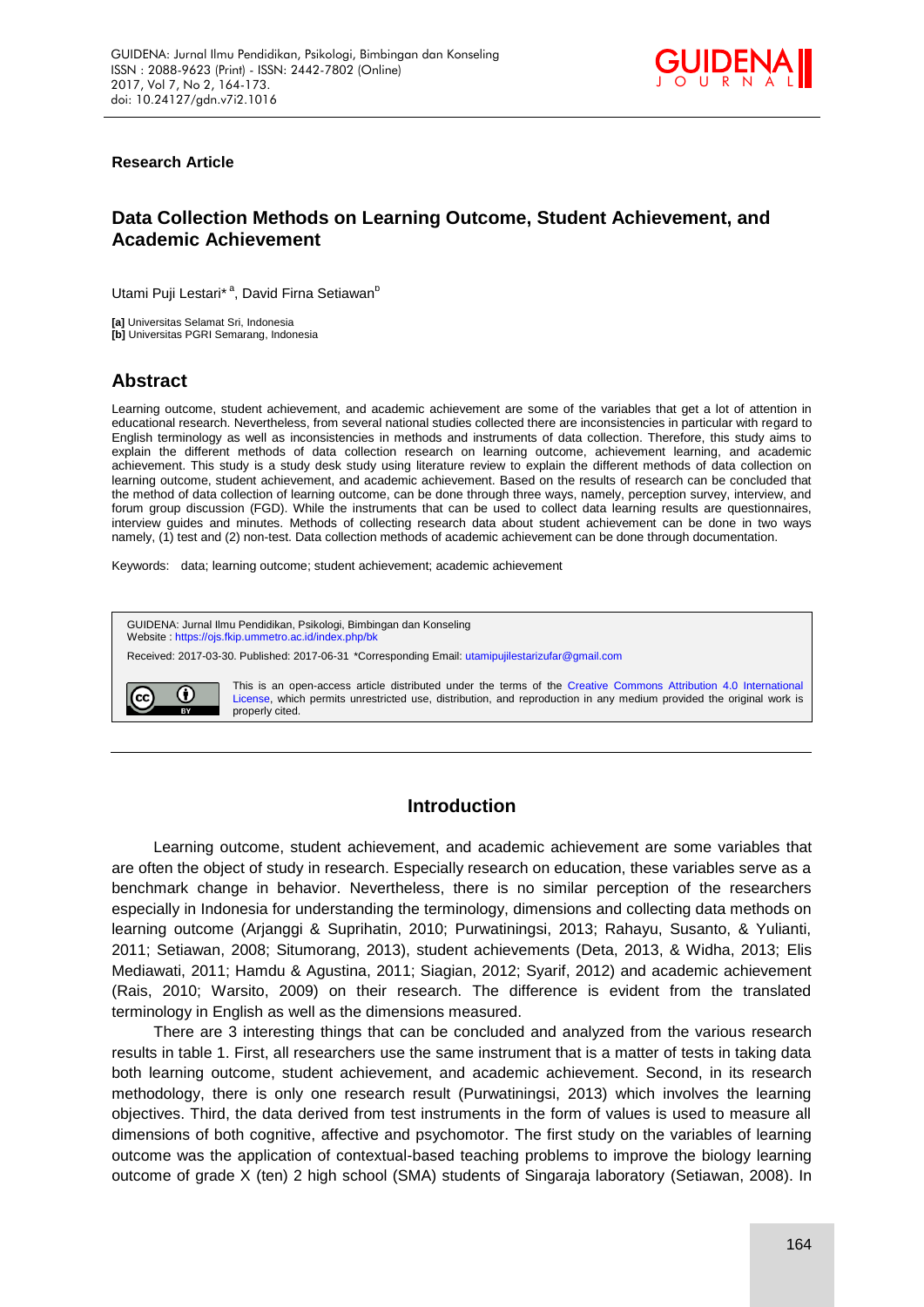terminology, the results of learning in this study translated into English into mastery learning. Dimensions of learning outcome in this study include three things, namely (1) cognitive performance, (2) effective and (3) psychomotor. Objects in this study were teachers who participated in contextual teaching exercises consisting of (1) planning, (2) implementation, and (3) evaluation. The retrieval of data sourced from the teacher is done by observing the conformity of contextual teaching standard. Measurement of student learning outcome of cognitive aspects using test questions on (1) mastery of concepts, and (2) problem-solving performance. Measurement of effective and psychomotor aspects through an observation sheet of attitudes toward biology lessons and biology eaching, as well as skills in conducting laboratory activities. However, this study does not explain the learning objectives as well as the specific content of the biological subjects that are framed.

#### Table 1

|  | Research on learning outcome, student achievement, and academic achievement. |  |
|--|------------------------------------------------------------------------------|--|
|  |                                                                              |  |

|                | Inconsistency                |       |                  |                              |                    |  |
|----------------|------------------------------|-------|------------------|------------------------------|--------------------|--|
| Variable       | Researchers                  | Years | Terminology in   | Measuring dimension          | Instrument Used    |  |
|                |                              |       | English          |                              |                    |  |
| Learning       | I Gusti Agung Nyoman         | 2008  | Mastery learning | Cognitive, affective and     | Test question and  |  |
| outcome        | Setiawan.                    |       |                  | psychomotor performance.     | observation        |  |
|                | E. Rahayu, H.                | 2011  | Student          | Cognitive, affective and     | Test question and  |  |
|                | Susanto, D. Yulianti         |       | achievement      | psychomotor change.          | observation        |  |
|                | Sri Purwatiningsi.           | 2013  | Learning Outcome | Learning objectives          | Test question and  |  |
|                |                              |       |                  | achievement                  | observation        |  |
|                | Manihar Situmorang.          | 2013  |                  | Ability to answer questions  | Test question      |  |
|                | Ruseno Arjanggi dan          | 2010  | Self-Regulated   | Self-regulated               | Test question and  |  |
|                | <b>Titin Suprihatin</b>      |       |                  |                              | questionnaire      |  |
| <b>Student</b> | Ghullam Hamdu& Lisa          | 2011  | Student science  | Self-regulation in receiving | Instrument         |  |
| achievement    | Agustina.                    |       | performance      | and rejecting information.   | documentation.     |  |
|                | Elis Mediawati               | 2011  | Student          | Cognitive, affective and     | Pre-test and post- |  |
|                |                              |       | achievement      | psychomotor change           | test question      |  |
|                | U.A. Deta, Suparmi, S.       | 2013  | Student          | Cognitive, affective and     | Test question      |  |
|                | WidhaSuparmi, & S.<br>Widha. |       | achievement      | psychomotor performance.     |                    |  |
|                | Izuddin Syarif.              | 2012  | Student          | Mastery content.             | Pre-test and post- |  |
|                |                              |       | achievement      |                              | test question      |  |
|                | Roida Eva Elora              | 2015  | Academic         | Problem-solving through the  | Test question.     |  |
|                | Siagian.                     |       | achievement      | deductive approach to        |                    |  |
|                |                              |       |                  | learning.                    |                    |  |
| Academic       | Hadi Warsito                 | 2009  | Achievement of   | Grade-point average (GPA)    | Observation        |  |
| achievement    |                              |       | academic         |                              | document           |  |
|                | Muh. Rais                    | 2010  | Academic         | Cognitive, affective and     | Pre test and post  |  |
|                |                              |       | achievement      | psychomotor performance      | test question.     |  |

The second study on learning outcome view science learning with process skill approach to improve learning outcome and creative thinking ability of students (Rahayu et al., 2011). In terminology, the results of learning in this study translated into English into student achievement. Dimensions of learning outcome in this study include three things, namely, (1) changes in cognitive aspects, (2) affective and (3) psychomotor. This research is a classroom action research conducted in three cycles. The data were collected through two ways: (1) test to measure the cognitive ability and creative thinking of the students, (2) non-test in the form of LKS to know the student process skill and observation sheet to assess affective, psychomotor students during the learning implementation and to assess thinking ability creative students. In this second study, the learning objectives and the specific content of subjects were also not explained.

The third study on learning outcome views the application of guided discovery methods to improve student learning outcome in surface area and beam volume (Purwatiningsi, 2013). In terminology, learning outcome in this study is translated into English into learning the outcome. Learning outcome in this study is measured through the achievement of learning objectives. The study is also a classroom action research consisting of five stages: (1) student orientation on the problem, (2) organizing students in learning, (3) guiding individual and group investigations, (4) presenting/presenting work results, and ( 5) evaluate the success of student learning. Learning result data obtained through written test, observation, interview and field notes. In contrast to previous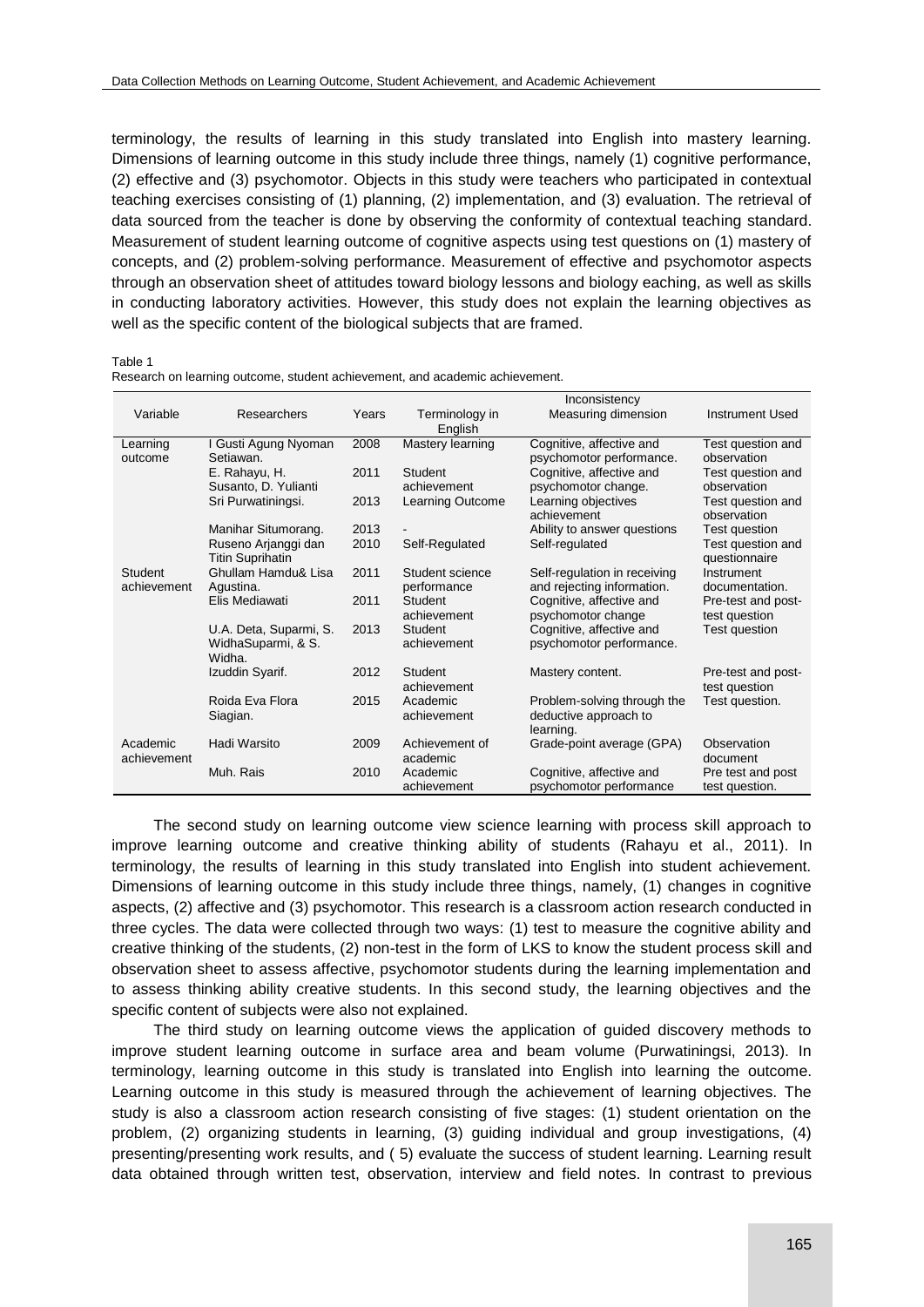research, in this study, the purpose of learning is explained as follows. In cycle I students are expected to find the surface beam surface formula and the students can determine the surface area of the beam. In cycle II students are expected to find the beam volume formula and students can determine the volume of the beam.

The fourth study on learning outcome views the development of high school chemistry textbooks through instructional innovation and character education integration to improve student learning outcome (Situmorang, 2013). In this fourth study, the learning outcome is not translated into English so there is no term terminology. Dimensions of learning results in this study are measured through the ability to answer questions. The research consists of five stages: (1) development of chemical materials, (2) chemical material innovation, (3) character education integration, (4) evaluation of book content standard, (5) book use. In the last stage, the learning result data is taken through pre-test and post-test. While the questionnaire used to collect data on the quality of textbooks. In this fourth study, the learning objectives, as well as the specific content of the chemistry lesson, were not explained. The fifth study on learning outcome view method of peer tutor learning improves learning outcome based on self-regulation. This study equates the results of learning by self-regulation including terminology in English. Self-regulation is measured through 3 dimensions: (1) self-confidence control, (2) learning management strategy, (3) resource efficacy. Specifically, this study describes the content learned by students but not explained the purpose of learning. Data collection is done through test questions operated in pre-test and post-test and questionnaire.

Based on the five research above, it can be concluded that there is the inconsistency in learning result concept which becomes a study. The inconsistency can be analyzed from four things, namely, (1) the difference of the English term used to translate the learning result, (2) the lack of clarity of the learning objectives becoming the learning result object, (3) the dimension of the learning result variable, and (4) methods of obtaining data. The difference of the English term used to translate the learning result is clearly seen where one researcher called the result of learning as mastery learning (Setiawan, 2008), other researchers call it student achievement (Rahayu et al., 2011), there is also a mention of learning outcome (Purwatiningsi, 2013), and others equate it with self-regulated (Arjanggi & Suprihatin, 2010). The five studies above are basically classroom action research, but there are interesting things that need to be discussed in terms of learning objectives because of the five studies, only one study explains the learning objectives. Though research that did a study to result from learning (learning outcome) (Sideeg, 2016). References used by the researcher above are mostly English references, however, there are interesting things that need to be discussed because the dimensions used to measure one term there are still significant differences. In addition, the method used to obtain data is also inconsistent because some researchers use the test questions and observation sheets, while other researchers used the questionnaire.

The first research on the variable of student achievement views the influence of students' learning motivation on the natural science student achievement (IPA) in elementary school (a case study of fourth-grade students of Tarumanagara sub-district Tawang city of Tasikmalaya) (Hamdu & Agustina, 2011). In terminology, science student achievement in this research is translated into English into student science performance. In this study, student achievement is the level of humanity that students have in accepting, rejecting and assessing the information obtained in the learning process. This study also considers that one's student achievement in accordance with the success rate of something in learning the subject matter expressed in the form of grades or report cards of each field of study after experiencing the process of teaching and learning. Student achievement can be known after evaluation. The results of the evaluation can show the high or low student achievement. Therefore it can be concluded that the method of data collection is done through documentation. The second study on the variable of student achievement views the learning of financial accounting through comic media to improve student achievement (Elis Mediawati, 2011). In terminology, student achievement in this research is translated into English into student achievement. In this study, student achievement is a change of knowledge, attitude, and skill. The method used in this research is the preliminary test design method-the final test of the random sample control group.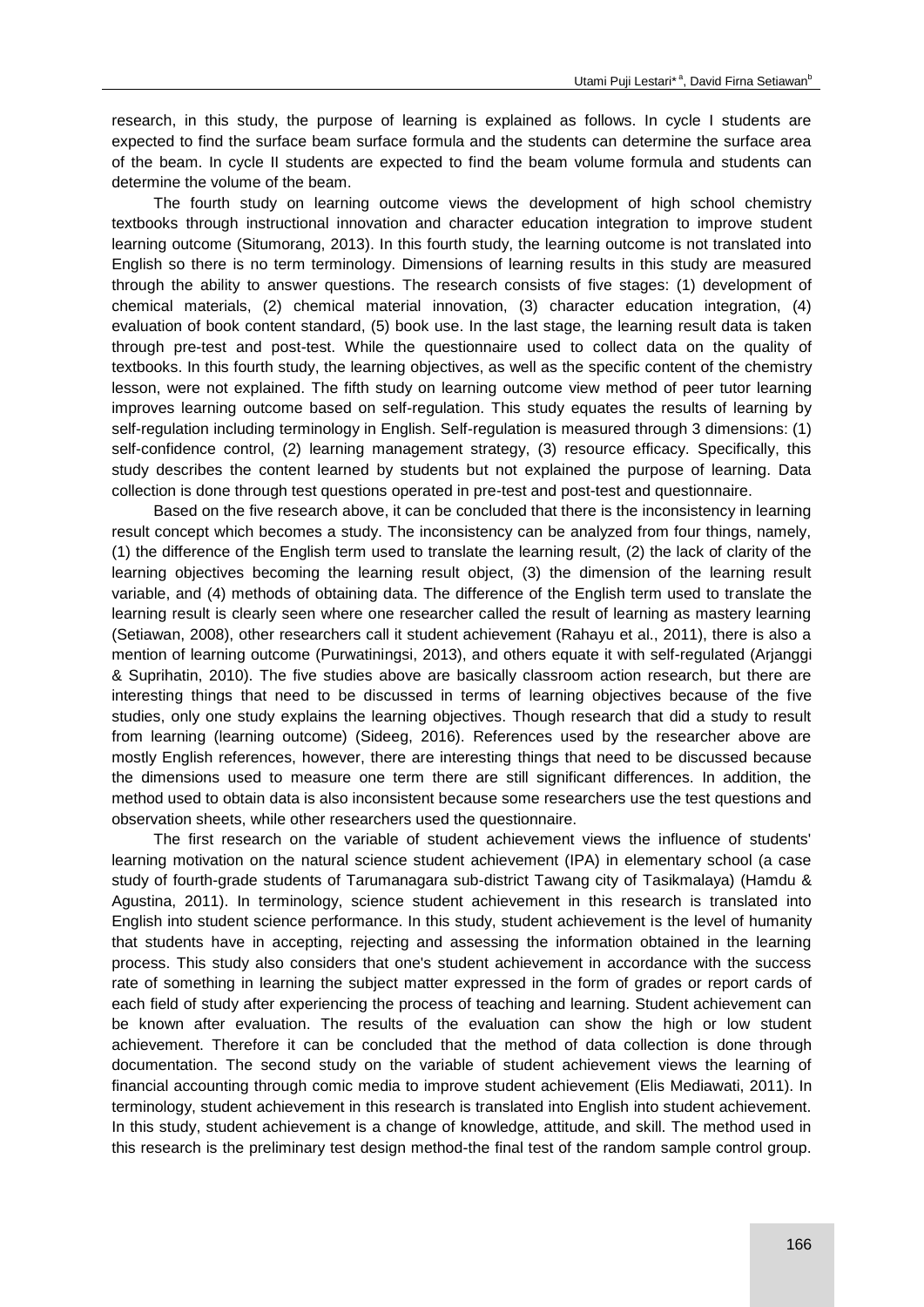Therefore it can be concluded that the instrument used to collect data is a matter of test. However, the learning objectives in this study were not specifically explained.

The third study on student achievement variable view the influence of guided inquiry method and project, creativity, and science process skill to student achievement (Deta et al., 2013). In terminology, student achievement in this research is translated into English into student achievement. In this study, there are two dimensions that are used as a reference to measure student achievement, namely (1) cognitive, affective and psychomotor achievement in (2) skill of scientific method, creativity, and science process. The instrument used to collect data is a matter of test. Nevertheless, the learning objectives in this study were not specifically described. The fourth study on the variable of student achievement views the influence of blended learning model on motivation and student achievement of vocational high school students (Syarif, 2012). In terminology, student achievement in this research is translated into English into student achievement. In this study, student achievement of student achievement is defined as a business or activity of children to master the lesson material given by teachers at school. The data on student achievement is obtained from pretest and posttest through test instrument. This study also does not specifically explain the purpose of learning.

The fifth study on the variable of student achievement views the influence of students' interest and study habits on mathematics student achievement (Siagian, 2012). In terminology, student achievement in this research is translated into English as academic achievement. The student achievement of the study in this study gives emphasis on the dimension of cognitive aspect (knowledge). Therefore, the instrument used to collect data is a matter of test. Based on the above five research can be concluded that there is an inconsistency concept of student achievement that becomes study. The inconsistency can be analyzed from three things, namely (1) the difference of the English term used to translate the student achievement, (2) the dimension of student achievement variable, and (3) the method of obtaining the data. The difference of the English term used to translate the learning result is clearly seen where one researcher called the result of learning as student science performance (Hamdu & Agustina, 2011), other researchers call it student achievement (Deta et al., 2013; Elis Mediawati, 2011 ), there is also a mention of student achievement (Sharif, 2012), and there are also like with academic achievement (Siagian, 2012). References used by the researcher above are mostly English references, however, there are interesting things that need to be discussed because the dimensions used to measure one term there are still significant differences. Some researchers also use this type of classroom action research. In addition, the method used to obtain data is also inconsistent because some researchers use the test questions while other researchers use the documentation sheet.

The first study on the variables of academic achievement is the relationship between selfefficacy with academic adjustment and academic achievement (Warsito, 2009). In terminology, academic achievement in this research translated into English into an achievement of academic. Data of academic achievement is obtained from the index of achievement cumulative (GPA). Methods of data collection using documentation. The second study on the variable of academic achievement is a model of project-based-learning as an effort to increase student academic achievement (Rais, 2010). In terminology, academic achievement in this research is translated into English as academic achievement. Instruments used to collect academic achievement data is a matter of pretest and posttest.

Based on the above two research can be concluded that there is an inconsistency concept of academic achievement which becomes study. The inconsistency can be analyzed from three things, namely (1) the difference of the English term used to translate the academic achievement, (2) the dimension of the academic achievement variable, and (3) the method of obtaining the data. The difference of the English term used to translate the learning result is clearly seen in which one researcher mentions the achievement of academic (Warsito, 2009), and other researchers call it academic achievement (Rais, 2010). The interesting thing to discuss is that the dimensions used to measure academic achievement are different. This difference leads to differences in data retrieval where one of the researchers retrieves data through documentation, while other researchers use the test instrument. Based on the above description can be analyzed that there is no consistency of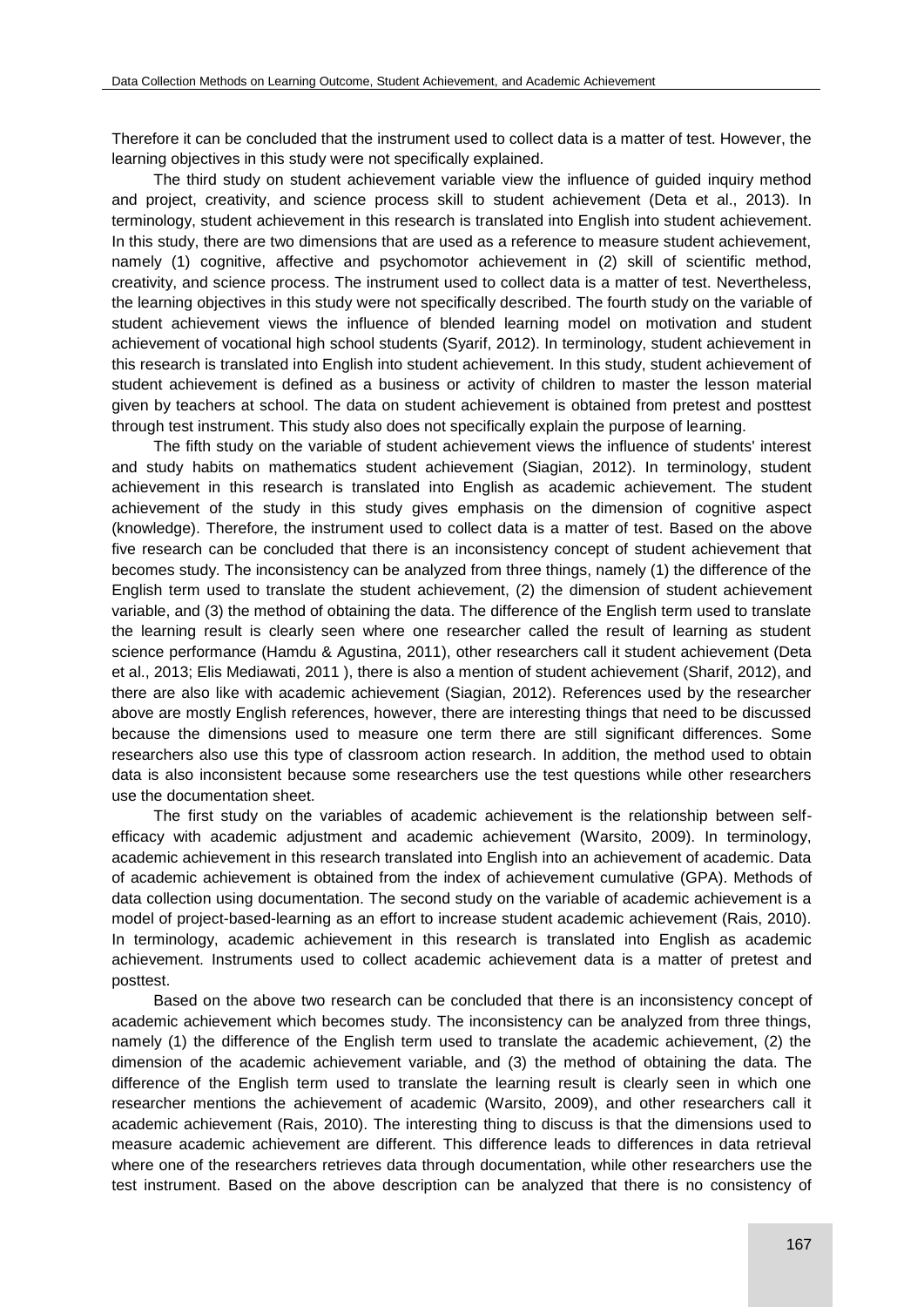understanding of methods of data collection of learning the outcome, student achievement in learning and academic achievement. Therefore, this study aims to explain the different methods of data collection research on learning outcome, achievement learning, and academic achievement. Understanding the method of data collection is expected to contribute to research on learning outcome, achievement, and academic achievement.

### **Method**

### **Participants**

This study is a study desk study using literature review to explain the different methods of data collection on learning outcome, student achievement, and academic achievement. This research is motivated by the alleged inconsistency in understanding the concept of learning outcome, student achievement, and academic achievement.

### **Procedure and Instrument**

The research steps were conducted through three stages: (1) collecting the results of domestic research on learning outcome, student achievement and academic achievement, (2) analyzing the terminology, dimensions and data collection methods, and (3) collecting international research results to explain the definition of learning outcome, student achievements and achievements academic and data collection methods.

## **Result and Discussion**

### **Collecting data**

Data can be interpreted as something that has no meaning for the recipient and still requires the existence of a processing. The data can have a state, image, sound, letters, numbers, math, language or other symbols that we can use as a material to see the environment, objects, events or a concept (Sugiyono, 2014). Data is identical with methods, instruments, and data collection techniques. Data collection methods are techniques or methods used to collect data. The method designates a method so that it can be demonstrated its use through (1) the questionnaire, (2) the interview, (3) the observation, (4) the test, (5) the documentation and so on. The data collection instrument is a tool used to collect data. Because it is a tool, according to Arikunto the instrument can be (1) checklist, (2) questionnaire (open/closed questionnaire), (3) interview guide, (4) camera photo and others. The three data collection techniques commonly used are (1) questionnaire, (2) observation and (3) interview (Arikunto, 2010).

### **Student achievement**

Definition of the concept of student achievement is not much disclosed because the term is a general term used in research. However, there are general indicators that can be used to identify it. Performance indicators generally refer to student performance in academics such as reading, art, or math (Okpala, Okpala, & Smith, 2001), science and history measured by achievement tests (Cunningham, 2012). Student achievement is a measurable learning outcome (Klein, Hamilton, McCaffrey, Stecher, Robyn, & Burroughs, 2000). Student achievement leads to specific abilities expressed in learning objectives such as reading and counting (Darling-Hammond, 2000). In other words, students are considered achievers if they can achieve specific learning objectives through certain criteria. For example, students have achievement count at the first level if can operationalize multiplication numbers 1 to 10 with number 2. Or students are considered to have achievement count at second level if able to concrete number 1 to 10 with number 3. To be able to observe, of course, needed a certain instrument. Therefore, the researchers agreed on two methods that can be used to obtain the data that is a test and non-test.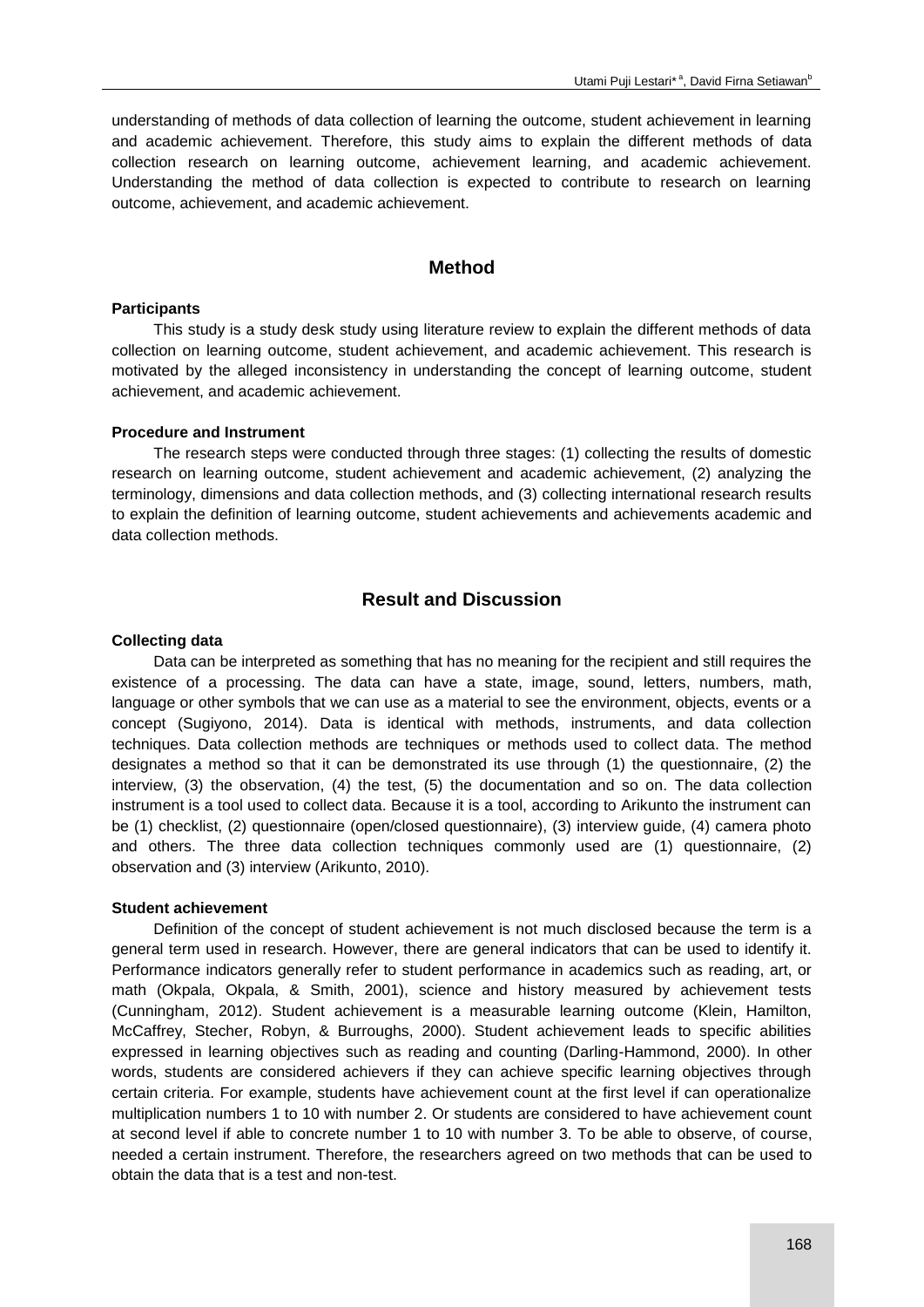#### **Learning outcome**

Some researchers interpret learning outcome as statements about what students expect to know, understand and or can be done at the end of learning (Donnelly & Fitzmaurice, 2005; Ulfvarson & Oxelmark, 2012). The statement implies that learning outcome is not about what the teacher can give, but rather what students can show at the end of the module or learning. The conclusion is that learning outcome is more directed to what the students want (Spronken-Smith, Walker, Batchelor, Steen, & Angelo, 2012). If the desire is met, then the increased chance of learning motivation will be greater so that will increase the achievement of learning objectives. Therefore, learning outcome should be written with respect to descriptor-level calculations relevant to the level of learning, and in accordance with standard content in government standard regulations.

Other researchers say that learning outcome is a statement about what is expected to be known, understood and or mastered by students to be demonstrated or demonstrated after completing the learning process (Declan, 2012). Therefore the learning outcome emphasize two things: (1) focus on what the student will achieve, so that the learning outcome does not just focus on the content of the subject matter being taught, and (2) the learning outcome focus on the performance, the response or the ability shown or demonstrated by students after learning activities (Nahar & Safar, 2016). The ability (ability) by Bloom is defined as a combination of knowledge and skill or can be written in the form of equation as knowledge  $+$  skill = ability (Bloom, Englehard, Furst, Hill, & Krathwohl, 1956). Some other researchers also agree that learning outcome is statements that describe the abilities, knowledge, and skills that students hope to develop (Hughes, 2013, P.Driscoll, 2000; Spronken-smith et al., 2012). In more detail, these abilities can be categorized into five forms: (1) procedural intellectual skills (declarative knowledge), (2) knowledge (verbal information), (3) cognitive strategies (executive control processes), (4) motor skills, and (5) attitude (Gagne, 1984).

Various definitions of learning outcome conclude that learning outcome is statements written or delivered in the form of learning objectives (Faulkner, 2016). Therefore, there is a general structure in writing that is agreed upon by researchers (Nahar & Safar, 2016). For example, there is a statement "After completing the learning, students are expected to explain situations that require choices when students are confronted with a scarcity of certain goods" (Council for Economic Education, 2010). The first example is research on Inquiry-based learning (IBL) which is considered capable of being used as a teaching approach that can improve student learning outcome (Hughes, 2013). Surveys are conducted on students on certain subjects in various disciplines and grade levels. All kinds of lessons applying for IBL are rated well by students as they encourage the learning process and learning outcome that students desire in line with well-designed inquiry experiences. Survey instruments are used to evaluate students' perceptions of the extent to which they utilize the learning process and the realization of the conformity of learning outcome with the inquiry course philosophy. The nature of the survey questions comes from a literature review of the desired process and learning outcome through an inquiry approach. The survey has four sections. The first part uses Bloom's taxonomy and asks students to assess the extent to which the course encourages them to engage in activities such as memorization, explaining, analyzing, applying, evaluating/assessing, creating, reflecting, and others. Thus, this first part aims to enable students to think about the type of learning expected. The third section asks for open comments about three or four aspects that are considered important. The last part is collecting data.

The second example is research on the development of criterion-based reference tools assessing knowledge of nursing and competence in clinical practice (Ulfvarson & Oxelmark, 2012). This study aims to see the contribution of assessment tools that have been developed in measuring the desired learning outcome. Furthermore, if the goal is achieved it is necessary to ensure that the skills of the nurse are safe and professional. Data collection method used in this research is a focus group discussion (FGD) and interview. The FGD was followed by lecturers, practitioners, and students. The FGD discusses the advantages and disadvantages of current learning outcome. Further data collection using an interview method with students. This method is used to experience the knowledge, attitude, and skills that students want to learn. From the description can be concluded that the method that can be used to collect data of learning result is survey and FGD. While the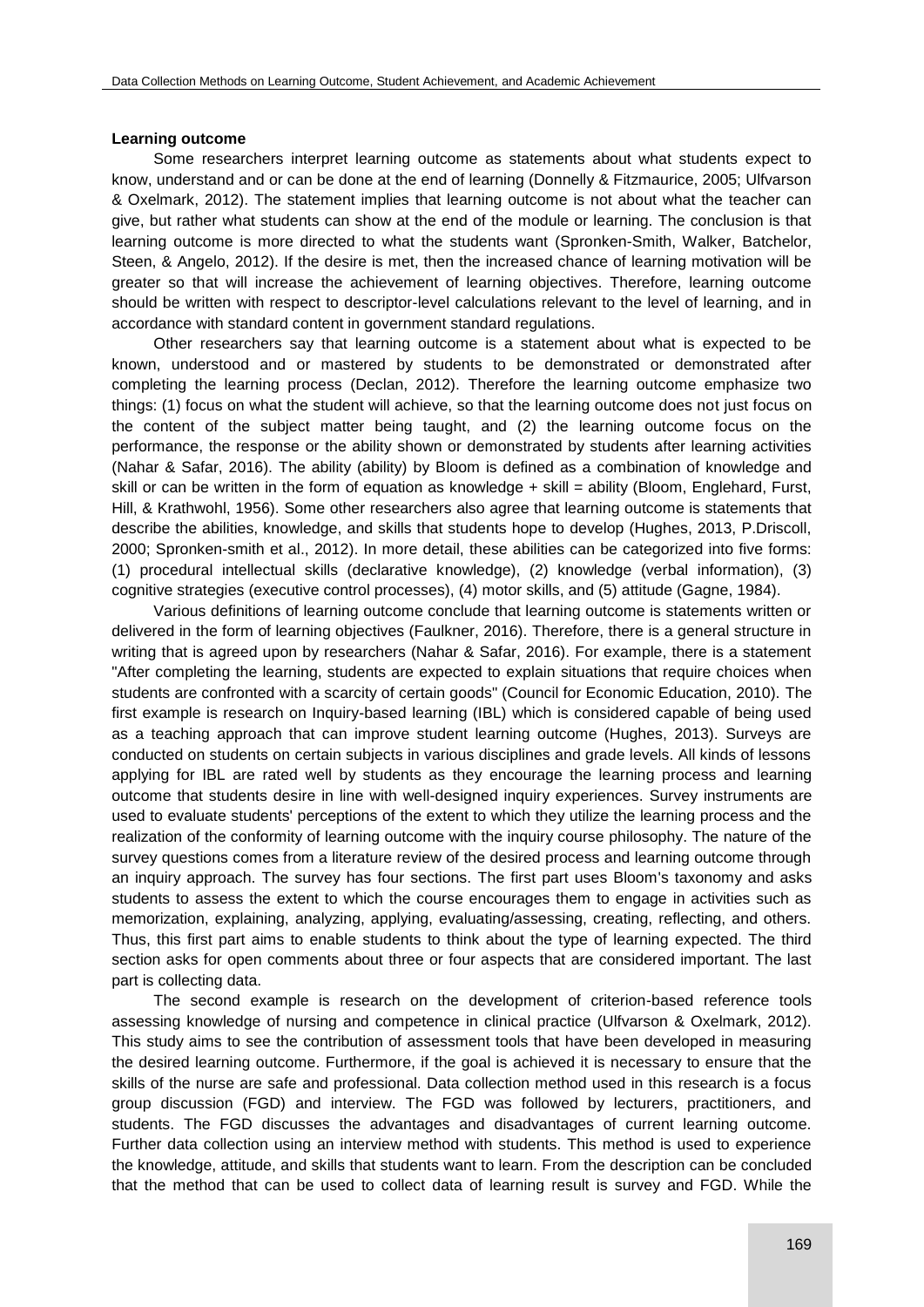instruments used to collect data learning results are questionnaires, minutes and interview guides. Based on some research can be described as the process of collecting data of learning result as follows (Figure 1).



Figure 1. Data collection process on Learning outcome

Figure 1 shows that the learning outcome is statements that teachers, teachers or governments can make. In order for the purpose of learning to meet the desires of students, it is necessary to collect data both derived from the perception and the results of student interviews and opinions from various circles through FGD. Research on student achievement should directly lead to the ability to speak be the object of study. For example, efforts to improve the ability to operationalize the multiplication of integers 1 to 10 with number 2. Some researchers identify there are at least two methods that can be used to collect data on student achievement in learning that is, (1) the average score of students on performance in learning outcome and (2) the percentage that students can achieve at each school at different levels (Okpala et al., 2001). Based on the illustration it can be concluded that the method used to collect data on student achievement is documentation.

Academic achievement is a quantitative data generated by students from the assessment process of learning outcome in a learning (Slavin, 2005). In Indonesia, the academic achievement scores are generally recorded in the report cards or study cards distributed each semester by the school for all classes (Castelli, Hillman, Buck, & Erwin, 2007; Okpala et al., 2001). A report card is a learning result card that contains quantitative data throughout the course of learning from the beginning to the end of the school year. Therefore, research on academic achievement is closely related to student achievement in learning because academic achievement is a combination of more than one student achievement. This data is collected to then be analyzed so as to produce certain conclusions. Academic achievement does not necessarily take the form of quantitative data or numbers. Some of the schools that used the study sites used to grade or predicate to report on student achievement (Fuligni, 1997). Nevertheless, the measurement can still be done using the coding method. For example school X uses predicate A to E to report student achievement where A reflects excellent academic achievement, good B, C is good enough, D is not good and E fails. Through the coding system, the researcher can use the nominal or ordinal scale to mark or grade the grade.

Data derived from official school reports (report cards). while the report is general or covers all subjects. Therefore, there are at least 2 things that need to be considered in this study that is, (1) subjects, and (2) level/class. Using this foundation, researchers generally cite specific academic achievements such as mathematics achievement of grade 1 primary school (Fuligni, 1997). Some researchers collect student academic achievement data from the recent average grade in the third grade of junior high school. This data is also used to predict final academic achievement (Caprara, Barbaranelli, Steca, & Malone, 2006). The final academic achievement here is the score that students get during the final exam at the senior high school level. To assess student achievement, use the final exam score at the end of the third year of junior high school. Therefore, the data on academic achievement in Indonesia can be obtained from national final exam scores.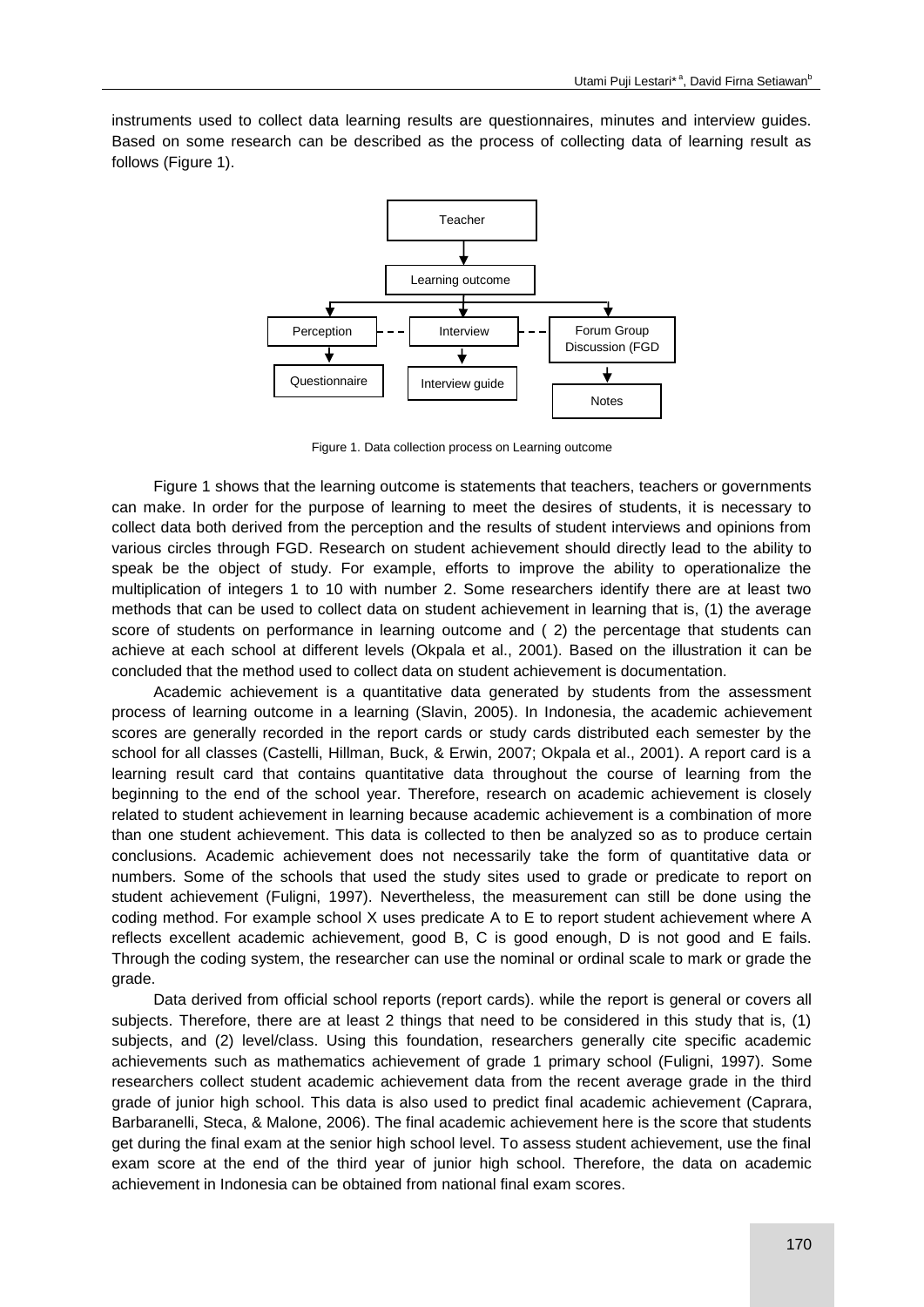Research on academic achievement generally involves the influence of internal factors (motivation) and external factors (family socioeconomic conditions). Data collection method of academic achievement can be illustrated through the title of research "the influence of socioeconomic status of a family on academic achievement". Levine & Levine presents five levels in the socioeconomic structure of (1) upper or upper level, (2) upper middle or upper middle, (3) lowermiddle or lower middle, (4) upper working upper, lower working lower-level workers (Slavin, 2005). From the title, there are at least 4 things that need to be explained specifically namely, (1) the location of research, (2) subjects, and (3) levels and units of education. For example, the study was conducted at a senior high school (SMA) level in Y district. The number of senior high schools in the district is 125 schools. The researchers also determined that the scores taken were the value of the final examination results of grade X, XI and XII in the subjects of mathematics.

### **Conclusion**

The learning outcome is a statement about what the student expects to know, understand and or can be done at the end of the lesson. Therefore, research on learning outcome leads to the conformity of statements regarding the knowledge, attitudes, and skills that teachers expect as the learning objectives and desires of the students. Methods of data collection research on learning outcomes can be done in three ways, namely, perceptual surveys, interviews, and FGD. While the instruments that can be used to collect data learning results are questionnaires, interview guides and minutes. Student achievement is the result of learning that can be measured through achievement indicators generally refers to student performance in the academic field. There are two different terms that must be understood by researchers relating to research on achievement that is, (1) student achievement (student achievement) and (2) students achievement (student achievement). These differences have an impact on the determination of the population where the student's student achievement does not pay attention to the characteristics of the students so that leads to the comparative hypothesis while the student achievement pays attention to the characteristics of students so that leads to the associative hypothesis. Methods of collecting research data about student achievement can be done in two ways namely, (1) test and (2) non-test. Academic achievement is a quantitative data generated by students from the assessment process (assessment) of learning outcome in a learning that generally forms a report. In Indonesia, the report is generally called the report card or study card. Methods of collecting research data on academic achievement can be done through documentation.

### **Funding**

The authors have no funding to report.

### **Acknowledgments**

The authors have no support to report.

## **References**

Arikunto, S. (2010). *Prosedur Penelitian. Suatu Pendekatan Praktek*. Jakarta: Rineka Cipta.

Arjanggi, R., & Suprihatin, T. Metode Pembelajaran Tutor Teman Sebaya Meningkatkan Hasil Belajar Berdasar Regulasi-diri. *Makara Hubs-Asia*, *14*(2).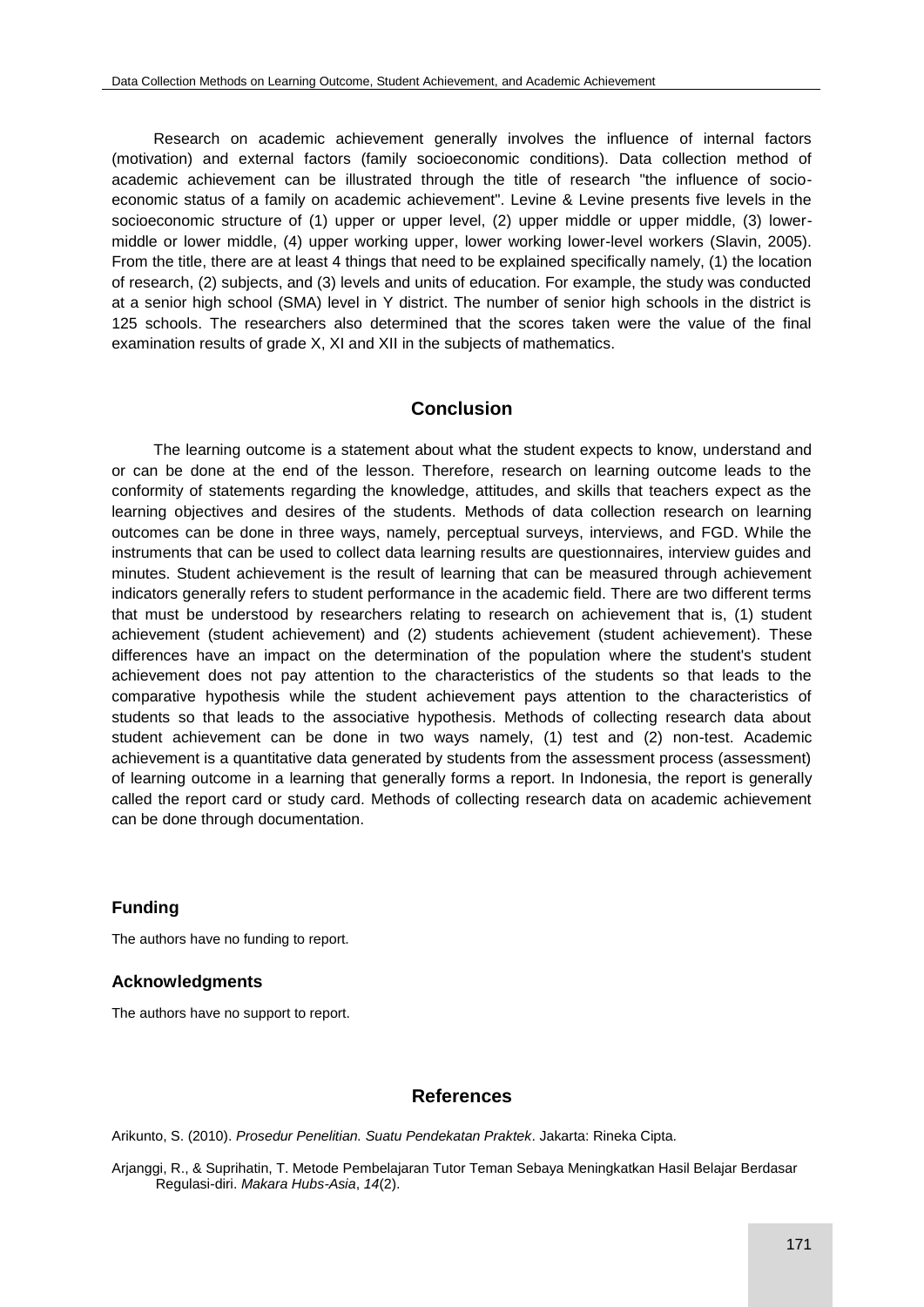- Bloom, B. S., Englehard, M. D., Furst, E. J., Hill, W. H., & Krathwohl, D. R. (1956). Taxonomy of Educational Objectives: The Classification of Educational Goals: Handbook I Cognitive Domain. *Longmans*. *Green and Co LTD, 16*, 207. [https://doi.org/10.1300/J104v03n01\\_03](https://doi.org/10.1300/J104v03n01_03)
- Caprara, G. V., Barbaranelli, C., Steca, P., & Malone, P. S. (2006). Teachers' self-efficacy beliefs as determinants of job satisfaction and students' academic achievement: A study at the school level. *Journal of School Psychology, 44*(6), 473–490[. https://doi.org/10.1016/j.jsp.2006.09.001](https://doi.org/10.1016/j.jsp.2006.09.001)
- Castelli, D. M., Hillman, C. H., Buck, S. M., & Erwin, H. E. (2007). Physical Fitness and Academic Achievement in Third- and Fifth-Grade Students. *Journal of Sport & Exercise Psychology, 29*(2), 239–252. <https://doi.org/10.1123/jsep.29.2.239>
- Council for Economic Education. (2010). *Voluntary National Content Standards in Economics* (2nd ed.). New York: Council for Economic Education.
- Clair Hughes (2013) A case study of assessment of graduate learning outcomes at the programme, course and task level. *Assessment & Evaluation in Higher Education*. 38:4, 492-506. doi: [10.1080/02602938.2012.658020](https://doi.org/10.1080/02602938.2012.658020)
- Cunningham, J. (2012). Student achievement. In *National Conference of State Legislatures* (pp. 1-6). Retrieved from <http://www.ncsl.org/documents/educ/CharterSchoolStudentAchievement.pdf>
- Darling-Hammond, L. (2000). Teacher Quality and Student Achievement : A Review of State Policy Evidence Previous Research. *Education, 8*(1), 1–44[. https://doi.org/10.1038/sj.clp](https://doi.org/10.1038/sj.clp)
- Declan, K. (2012). *Writing and Using Learning Outcome: a Practical Guide*. Cork: University College Cork.
- Deta, U., -, S., & Widha, S. (2013). PENGARUH METODE INKUIRI TERBIMBING DAN PROYEK, KREATIVITAS, SERTA KETERAMPILAN PROSES SAINS TERHADAP PRESTASI BELAJAR SISWA. *Jurnal Pendidikan Fisika Indonesia, 9*(1). doi[:https://doi.org/10.15294/jpfi.v9i1.2577](https://doi.org/10.15294/jpfi.v9i1.2577)
- Donnelly, R., Fitzmaurice, M. (2005) Designing Modules for Learning. In G. O'Neill, S. Moore & B. McMullin(eds.) Emerging issues in the practice of University Learning and Teaching, Dublin, All Ireland Society for Higher Education (AISHE). Retrieved from <http://eprints.teachingandlearning.ie/2917/1/McCarthy%20and%20Higgs%202005.pdf#page=109>
- Driscoll, M. P. (2000). Introduction to theories of learning and instruction. *Psychology of learning for instruction*, 3- 28.
- Mediawati, E. (2011). Pembelajaran akuntansi keuangan melalui media komik untuk meningkatkan prestasi mahasiswa. *Jurnal penelitian pendidikan*, *12*(1), 68-76.
- Faulkner, A. G. (2016). *Assessment Handbook. Northern Ireland*. Ulster University.
- Fuligni, A. J. (1997). The Academic Achievement of Adolescents from Immigrant Families: The Role of Family Background, Attitudes, and Behavior. *Child Development*[. https://doi.org/10.1111/j.1467-](https://doi.org/10.1111/j.1467-8624.1997.tb01944.x) [8624.1997.tb01944.x](https://doi.org/10.1111/j.1467-8624.1997.tb01944.x)
- Gagne, R. M. (1984). Learning outcome and their effects: Useful categories of human performance. *The American Psychologist, 39*(4), 377–385[. https://doi.org/10.1037/0003-066X.39.4.377](https://doi.org/10.1037/0003-066X.39.4.377)
- Hamdu, G., & Agustina, L. (2011). Pengaruh motivasi belajar siswa terhadap prestasi belajar IPA di sekolah dasar. *Jurnal penelitian pendidikan*, *12*(1), 90-96.
- Klein, S., Hamilton, L., McCaffrey, D., Stecher, B., Robyn, A., & Burroughs, D. (2000). *Teaching Practices and Student Achievement: Report of First-Year Findings from the'Mosaic'Study of Systemic Initiatives in Mathematics and Science*. Retrieved from <https://eric.ed.gov/?id=ED445914>
- Nahar, N., & Safar, J. (2016). Pengajaran Jawi Berkesan dalam Usaha Memartabatkan Warisan Budaya Bangsa. Retrieved from <http://www.iium.edu.my/capeu2016/index.php/proceedings/>
- Okpala, C. O., Okpala, A. O., & Smith, F. E. (2001). Parental involvement, instructional expenditures, family socioeconomic attributes, and student achievement. *The Journal of Educational Research*, *95*(2), 110- 115. doi[: 10.1080/00220670109596579](https://doi.org/10.1080/00220670109596579)